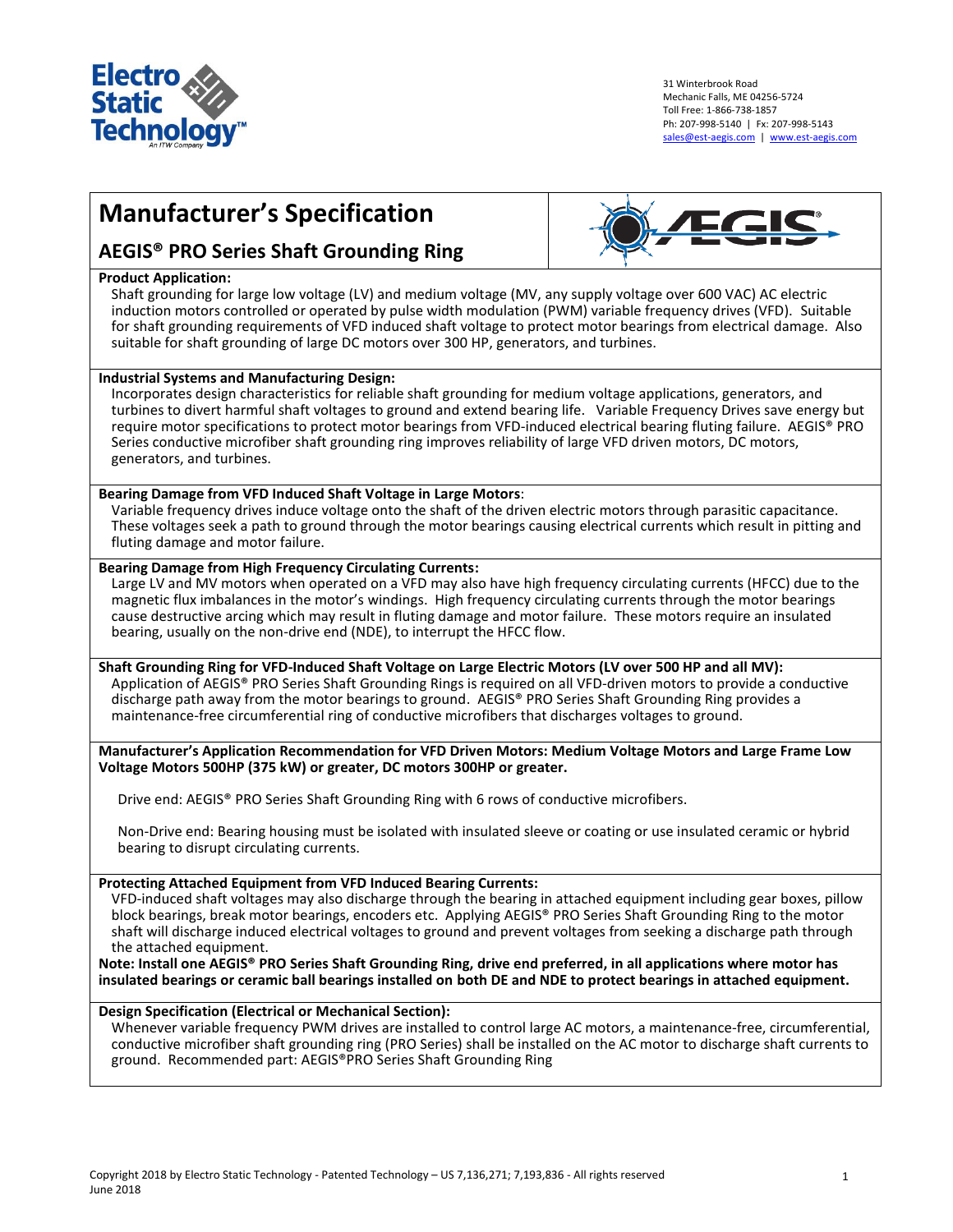

| <b>Application Specifications:</b>                                                               |                                                                                                                                                                                                                                                                                                                                                                                                                                                                                                                                                                                                                                                                                                                           |  |
|--------------------------------------------------------------------------------------------------|---------------------------------------------------------------------------------------------------------------------------------------------------------------------------------------------------------------------------------------------------------------------------------------------------------------------------------------------------------------------------------------------------------------------------------------------------------------------------------------------------------------------------------------------------------------------------------------------------------------------------------------------------------------------------------------------------------------------------|--|
| <b>Shaft Surface Condition:</b>                                                                  | Shaft surface must be conductive and be free of any coatings or finishes that reduce<br>conductivity. In most cases, standard steel shaft finish from motor manufacturer is suitable<br>for AEGIS® PRO Ring installation, however environmental factors could create a potential for<br>decreased conductivity on the shaft of the motor by formation of a non-conductive surface<br>layer such as rust or oxidation. Maintaining a conductive shaft surface is required to allow<br>efficient discharge of VFD-induced shaft voltage to the AEGIS® PRO Shaft Grounding Ring.<br>Recommend applying AEGIS® CS015 Colloidal Silver Shaft Coating to the motor shaft surface<br>prior to installing AEGIS® PRO Series Ring. |  |
| <b>Severe Duty Applications</b>                                                                  | Severe Duty motors are operated in general processing industry applications requiring<br>protection from severe environmental operating conditions - often where there is                                                                                                                                                                                                                                                                                                                                                                                                                                                                                                                                                 |  |
|                                                                                                  | debris, powder, dirt, liquids, lubricants or other contaminants. For these applications<br>the AEGIS® PROSLR incorporates an O-ring dust and debris barrier which will prevent<br>ingress of materials that could interfere with the contact of the conductive microfibers<br>to the motor's shaft.                                                                                                                                                                                                                                                                                                                                                                                                                       |  |
|                                                                                                  | Note: When the AEGIS® PROSLR is installed inside the motor the O-ring barrier will<br>prevent grease from clogging the fibers in an over-lubricated condition.                                                                                                                                                                                                                                                                                                                                                                                                                                                                                                                                                            |  |
| <b>Shaft Surface finish:</b>                                                                     | Ra 130 micro-inch finish or better.                                                                                                                                                                                                                                                                                                                                                                                                                                                                                                                                                                                                                                                                                       |  |
| <b>Shaft Surface</b><br><b>Maintenance</b><br><b>Requirements:</b>                               | If a non-conductive corrosion forms on the motor shaft such as rust or other oxidation:<br>(1) Unfasten the AEGIS® PRO Ring from the motor end bracket by removing the screws and<br>brackets.<br>(2) Slide the ring away from the motor housing.<br>(3) Using very fine grit (#220 - #240) sand remove any non-conductive corrosion from the<br>area where the fibers touch the shaft.<br>(4) Apply AEGIS® Colloidal Silver Shaft Coating (PN: CS015) to the shaft surface and allow to<br>dry.<br>(5) Reinstall the AEGIS® PRO Ring.                                                                                                                                                                                    |  |
| <b>AEGIS<sup>®</sup> Conductive Shaft</b><br><b>Surface Coating (Colloidal</b><br>Silver CS015): | Applied to the motor shaft to enhance the conductivity of the motor shaft surface and help<br>prevent non-conductive corrosion by filling in the machined surface with engineered silver<br><1 um flake. Silver is applied 360 degrees around the motor shaft where the fibers are in<br>contact with the shaft. Silver particles are polished into the shaft surface by the AEGIS® PRO<br>Ring conductive microfibers.<br>Ships with all AEGIS® PRO Ring installations.                                                                                                                                                                                                                                                  |  |
| <b>Fiber Flexibility:</b>                                                                        | AEGIS® PRO Rings are constructed with patented AEGIS® FiberLock™ channel to allow<br>conductive microfibers to bend and flex within their elastic design limits. Multiple rows of<br>fibers are distributed 360 degrees inside the FiberLock™ channel to provide maximum shaft<br>surface contact. Fiber length is designed with an optimal shaft overlap.                                                                                                                                                                                                                                                                                                                                                                |  |
| <b>Fiber wear:</b>                                                                               | Usually less than 0.001" [0.03mm] in 10,000 hours. Fiber wear length designed for expected<br>life 200,000+ hours based on testing. Wear rate may vary depending on conditions in<br>individual applications. Fibers retain contact/noncontact function.                                                                                                                                                                                                                                                                                                                                                                                                                                                                  |  |
| <b>Friction:</b>                                                                                 | Little or no frictional axial or radial fiber pressure applied to shaft. Extremely light contact<br>only. Designed for minimal friction with no reduction in motor performance.                                                                                                                                                                                                                                                                                                                                                                                                                                                                                                                                           |  |
| <b>AEGIS® PRO Ring</b><br><b>Maintenance</b><br><b>Requirements:</b>                             | The AEGIS® PRO Ring does not require maintenance. The shaft must remain conductive for<br>shaft current discharge.                                                                                                                                                                                                                                                                                                                                                                                                                                                                                                                                                                                                        |  |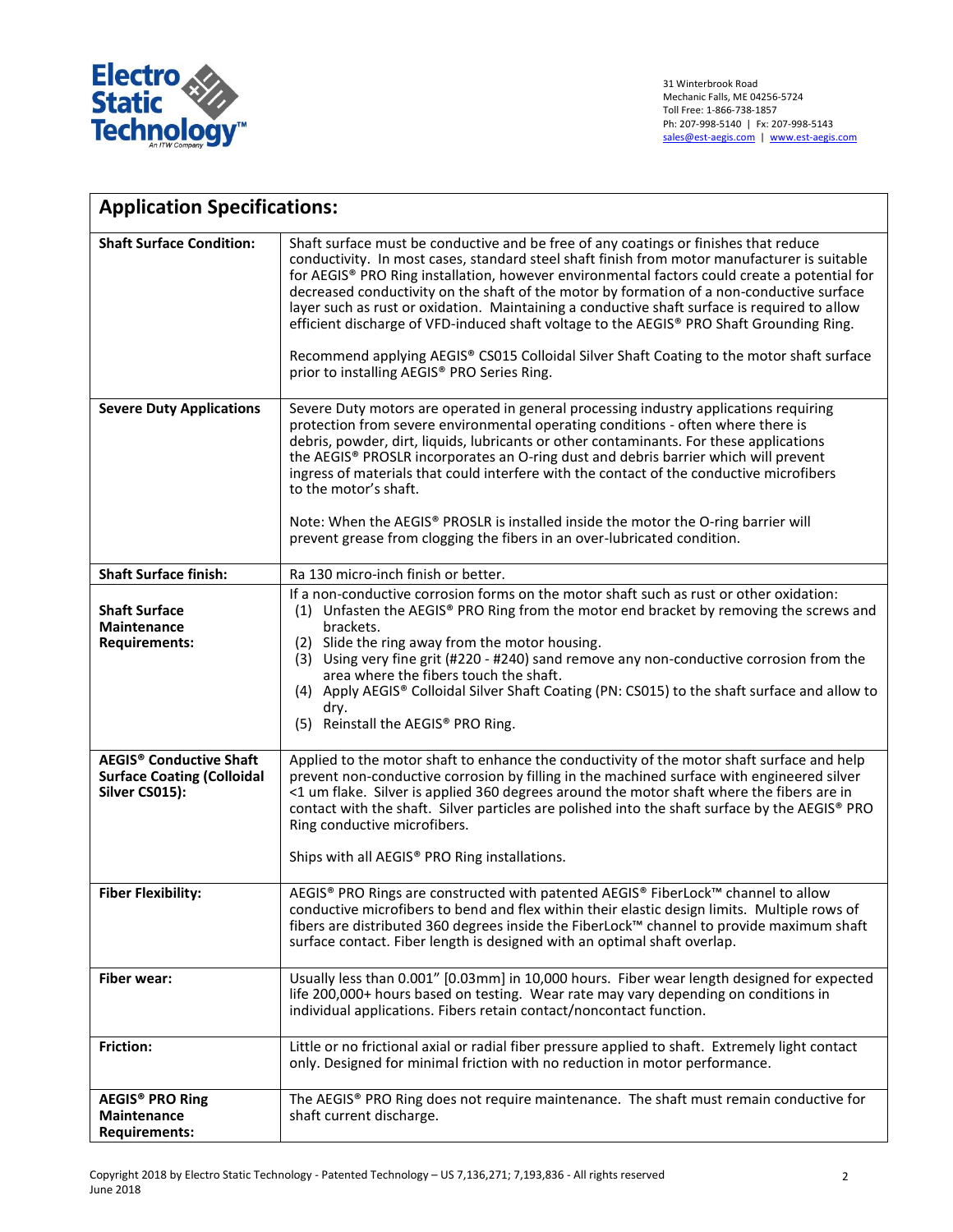

| Replacement                                                                                                                                                                           | Install new AEGIS® PRO Ring whenever bearings are replaced on inverter-driven motors.                                                                                                                                                                                                                                                                                                                                                                                                                                                                                                                                                                                                                                                                                                                  |  |  |
|---------------------------------------------------------------------------------------------------------------------------------------------------------------------------------------|--------------------------------------------------------------------------------------------------------------------------------------------------------------------------------------------------------------------------------------------------------------------------------------------------------------------------------------------------------------------------------------------------------------------------------------------------------------------------------------------------------------------------------------------------------------------------------------------------------------------------------------------------------------------------------------------------------------------------------------------------------------------------------------------------------|--|--|
| <b>Oil and Grease on Motor</b><br>Shaft:                                                                                                                                              | Small amounts of oil and/or grease are acceptable if the shaft surface remains conductive.<br>Fibers are designed to maintain contact with the motor shaft and "sweep" oil away from<br>surface.                                                                                                                                                                                                                                                                                                                                                                                                                                                                                                                                                                                                       |  |  |
| Dirt/dust:                                                                                                                                                                            | Small amounts of dust and/or small particles are acceptable. Fibers "sweep" particles from<br>shaft surface during operation. Shaft surface must remain conductive.                                                                                                                                                                                                                                                                                                                                                                                                                                                                                                                                                                                                                                    |  |  |
| <b>Eccentricity</b>                                                                                                                                                                   | 0.010" [0.25mm] Total Indicator Runout in area where AEGIS® Ring is installed                                                                                                                                                                                                                                                                                                                                                                                                                                                                                                                                                                                                                                                                                                                          |  |  |
| <b>Directional rotation:</b>                                                                                                                                                          | Motor may be operated in clockwise or counter clockwise rotation. Motor may change<br>directional rotation without limitations.                                                                                                                                                                                                                                                                                                                                                                                                                                                                                                                                                                                                                                                                        |  |  |
| <b>Maximum surface</b><br>rate/RPM:                                                                                                                                                   | No Maximum rating - There is no theoretical RPM limit as there is virtually no frictional<br>contact with the shaft at high RPM. Verify specific application with AEGIS® Engineering.                                                                                                                                                                                                                                                                                                                                                                                                                                                                                                                                                                                                                  |  |  |
| <b>Maximum temperature</b><br>rating:                                                                                                                                                 | 410°F (210°C) - Verify application specific temperatures with AEGIS® Engineering.                                                                                                                                                                                                                                                                                                                                                                                                                                                                                                                                                                                                                                                                                                                      |  |  |
| Minimum temperature<br>rating:                                                                                                                                                        | -112°F (-80°C) - Verify application specific temperatures with AEGIS® Engineering.                                                                                                                                                                                                                                                                                                                                                                                                                                                                                                                                                                                                                                                                                                                     |  |  |
| Humidity:                                                                                                                                                                             | 0 to 90% - Verify application specific acceptable humidity with AEGIS® Engineering                                                                                                                                                                                                                                                                                                                                                                                                                                                                                                                                                                                                                                                                                                                     |  |  |
| <b>RoHS Test Results:</b><br>Directive 2002/95/EC for<br>the Restriction of the use<br>of certain Hazardous<br><b>Substances in electrical</b><br>and electronic equipment<br>applies | All materials used in manufacture of AEGIS® PRO Rings are in compliance with Directive<br>2002/95/EC, Restriction of the use of certain Hazardous Substances in electrical and<br>electronic equipment. No RoHS banned substances are present in excess of the maximum<br>concentration values (MCV).<br>(1) Following substances were found to be less than 0.1% by weight in homogeneous<br>materials (required by RoHS directive):<br>Lead (Pb)<br>Mercury (Hg)<br>Hexavalent chromium (Cr(VI))<br>Polybrominated biphenyl (PBB)<br>Polybrominated diphenyl ether (PDPE)<br>(2) Following substance is less than 0.01% by weight in homogeneous materials (required<br>by RoHS directive):<br>Cadmium (Cd)<br>Note: Request RoHS Certification Letter from sales@est-aegis.com or call 866-738-1857 |  |  |
| Hazardous areas:                                                                                                                                                                      | Not certified for Class 1 Division 1, Division 2 or Class 1 Zone 1, Zone 2. AEGIS® Rings may<br>be installed inside an explosion proof enclosure per IEEE Std 303™ 2004 or inside an XP<br>motor.                                                                                                                                                                                                                                                                                                                                                                                                                                                                                                                                                                                                      |  |  |
| <b>CE and UL requirements:</b>                                                                                                                                                        | AEGIS® PRO Series Ring is classified as a "component" and as such is not subject to the<br>requirements of any Directive. The application of CE or UL Mark is not applicable to this<br>component.                                                                                                                                                                                                                                                                                                                                                                                                                                                                                                                                                                                                     |  |  |